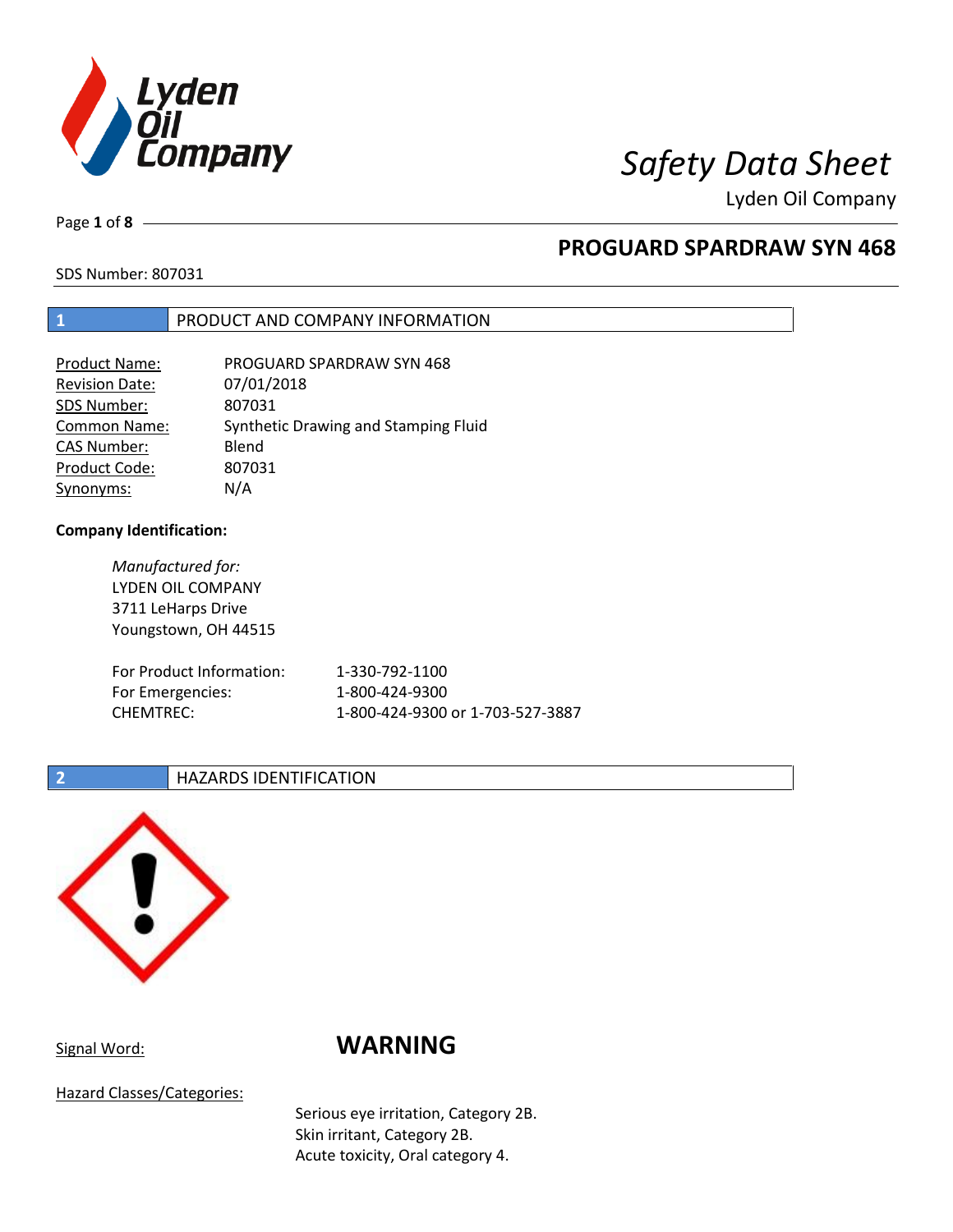

Lyden Oil Company

| SDS Number: 807031 |  |
|--------------------|--|
|--------------------|--|

Page **2** of **8**

# **PROGUARD SPARDRAW SYN 468**

| Hazard Statement(s):                                                  |  |
|-----------------------------------------------------------------------|--|
| H319: Causes serious eye irritation.                                  |  |
| H315: Causes skin irritation.                                         |  |
| H303: May be harmful if swallowed.                                    |  |
| Precaution Statement(s):                                              |  |
| P101: If medical advice is needed, have product container or label at |  |
| hand.                                                                 |  |
| P102: Keep out of reach of children.                                  |  |
| P103: Read label before use.                                          |  |
| P280: Wear protective gloves and eye protection.                      |  |
| P302+352: IF ON SKIN: Wash with plenty of soap and water.             |  |
| P332+313: If skin irritation occurs: Get medical advice/attention.    |  |
| P305+351+338: IF IN EYES: Rinse cautiously with water for several     |  |
| minutes. Remove contact lenses if present and easy to do - continue   |  |
| rinsing.                                                              |  |
| P337+313: If eye irritation persists get medical advice/attention.    |  |
| P362+364: Take off contaminated clothing and wash it before reuse.    |  |
| Other Hazard Statement(s):                                            |  |
| -NFPA Ratings:                                                        |  |
| Health = $1$                                                          |  |
| Fire $= 0$                                                            |  |
| Reactivity = $0$                                                      |  |
|                                                                       |  |

# **3** COMPOSITION / INFORMATION ON INGREDIENTS

### Ingredients:

### *Mixture of the substances listed below with nonhazardous additions.*

| <b>Chemical Name</b> | <b>CAS Number</b> | Percentage |
|----------------------|-------------------|------------|
| Triethanolamine      | 102-71-6          | NZU.       |

*\*Any concentration shown as a range is to protect confidentiality or is due to batch variation.*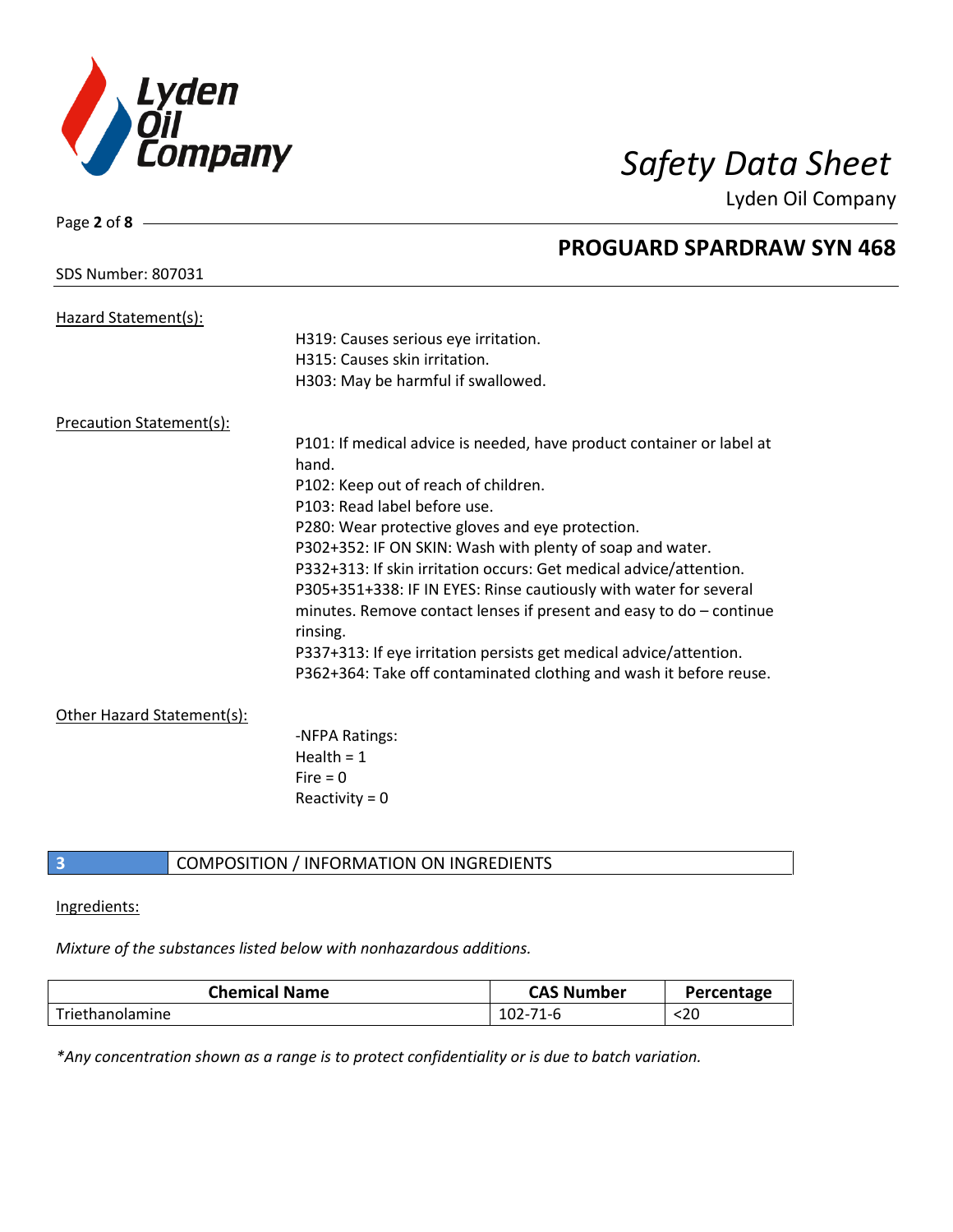

Lyden Oil Company

SDS Number: 807031

Page **3** of **8**

| <b>FIRST AID MEASURES</b><br>4                |                                                                                                                                                                                                                                                                                                                                                                                                                   |
|-----------------------------------------------|-------------------------------------------------------------------------------------------------------------------------------------------------------------------------------------------------------------------------------------------------------------------------------------------------------------------------------------------------------------------------------------------------------------------|
| Description of First Aid Measures:            |                                                                                                                                                                                                                                                                                                                                                                                                                   |
| Inhalation:                                   |                                                                                                                                                                                                                                                                                                                                                                                                                   |
|                                               | Remove victim to fresh air and keep at rest in a position comfortable<br>for breathing. If the victim has difficulty breathing or tightness of the<br>chest, is dizzy, vomiting or unresponsive, give oxygen with rescue<br>breathing or CPR as required and transport to the nearest medical<br>facility.                                                                                                        |
| Skin Contact:                                 |                                                                                                                                                                                                                                                                                                                                                                                                                   |
|                                               | Flush skin with water, wash with soap and water. If irritation occurs,<br>get medical attention. Remove contaminated clothing. Do not reuse<br>clothing until cleaned. If material is injected under the skin, transport<br>to the nearest medical facility for additional treatment. If redness,<br>swelling, pain and/or blisters occur, transport to the nearest medical<br>facility for additional treatment. |
| Eye Contact:                                  |                                                                                                                                                                                                                                                                                                                                                                                                                   |
|                                               | Flush eyes with running water for at least 15 minutes. If redness,<br>burning, blurred vision or irritation persists, transport to nearest<br>medical facility for additional treatment.                                                                                                                                                                                                                          |
| Ingestion:                                    |                                                                                                                                                                                                                                                                                                                                                                                                                   |
|                                               | Do NOT induce vomiting and obtain medical attention. Have victim<br>rinse mouth out with water. If vomiting occurs spontaneously, keep<br>head below hips to prevent aspiration.                                                                                                                                                                                                                                  |
| Symptoms and Effects, both acute and delayed: | No further relevent data available.                                                                                                                                                                                                                                                                                                                                                                               |
| <b>Recommended Actions:</b>                   | Treat symptomatically. Call a doctor or poison                                                                                                                                                                                                                                                                                                                                                                    |

control center for guidance.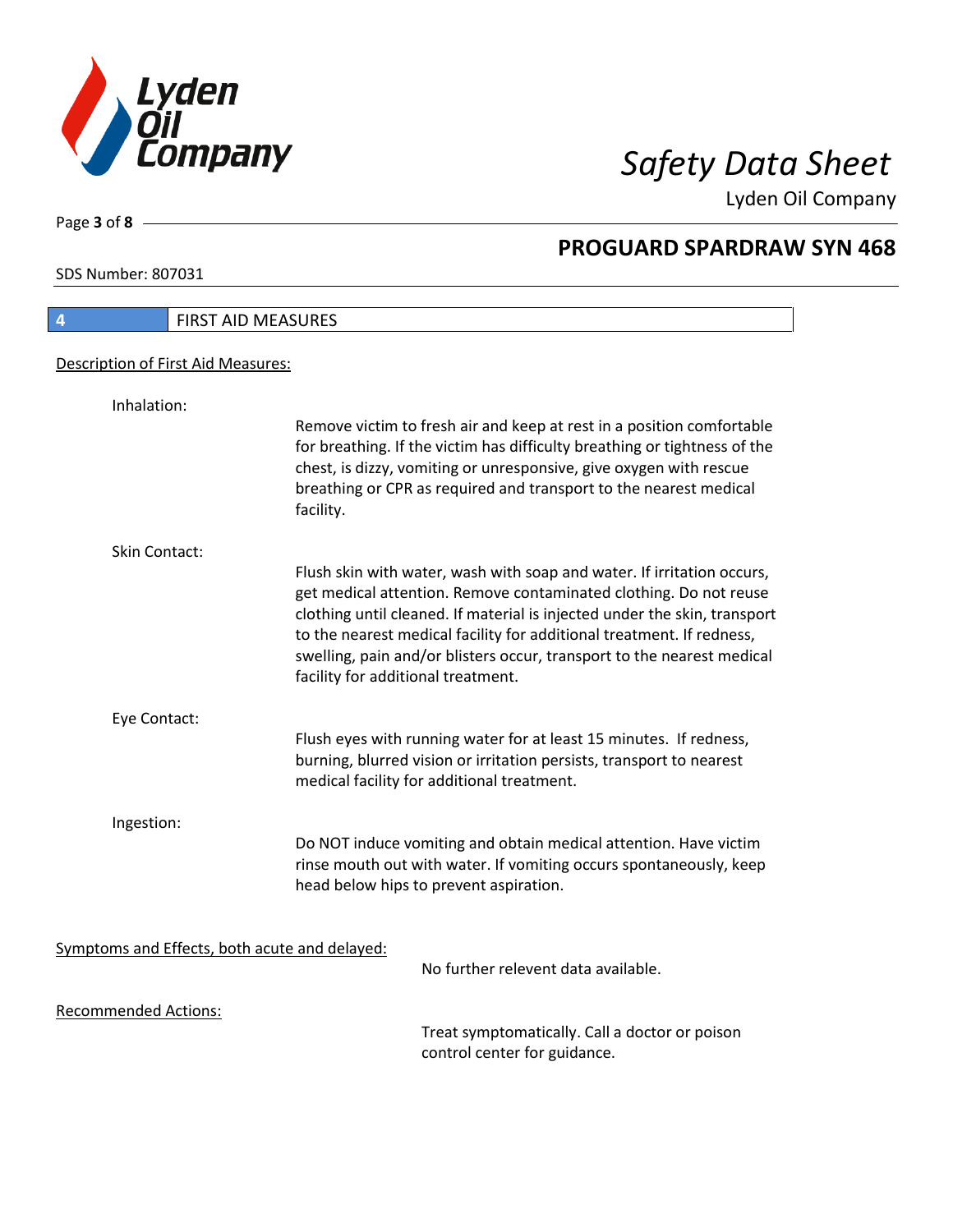

Lyden Oil Company

SDS Number: 807031

| <b>FIRE FIGHTING MEASURES</b><br>5                    |                                                                                                                                                              |
|-------------------------------------------------------|--------------------------------------------------------------------------------------------------------------------------------------------------------------|
| Recommended Fire-Extinguishing Equipment:             | Use dry powder, foam, or carbon dioxide fire<br>extinguishers. Water may be ineffective in fighting<br>an oil fire unless used by experienced fire fighters. |
| Possible Hazards During a Fire:                       | The material as received will not support<br>combustion, however its residues may; therefore,<br>procedures for an oil fire should be followed.              |
| Recommendations to Firefighters:                      | Proper protective equipment including breathing<br>apparatus.                                                                                                |
| <b>ACCIDENTAL RELEASE MEASURES</b><br>$6\phantom{1}6$ |                                                                                                                                                              |
|                                                       |                                                                                                                                                              |
| <b>Personal Precautions:</b>                          | Avoid contact with skin, eyes, and clothing.                                                                                                                 |
| <b>Emergency Procedures:</b>                          | Contain spilled material, collect in suitable and<br>properly labeled containers.                                                                            |
| <b>Environmental Precautions:</b>                     | Do not allow to reach sewage system or any water<br>course.<br>Do not allow to enter ground waters.                                                          |

Page **4** of **8**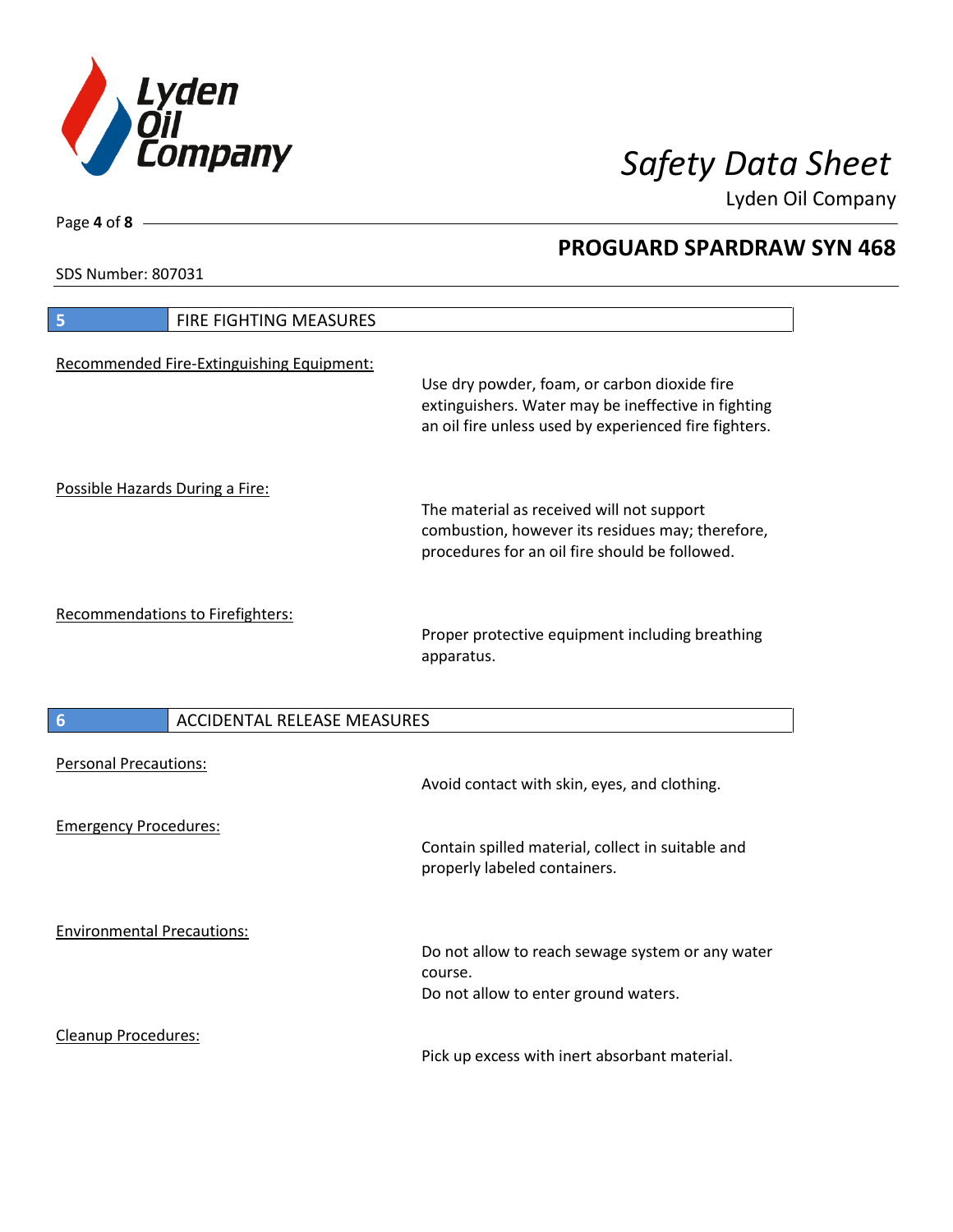

Lyden Oil Company

SDS Number: 807031

Page **5** of **8**

| 7                              | <b>HANDLING AND STORAGE</b>             |                                                                                                                                                                                                                                           |
|--------------------------------|-----------------------------------------|-------------------------------------------------------------------------------------------------------------------------------------------------------------------------------------------------------------------------------------------|
|                                |                                         |                                                                                                                                                                                                                                           |
| <b>Handling Precautions:</b>   |                                         | Handle with care and avoid spillage on the floor.<br>Do not cut, weld, drill, grind, braze, or solder<br>container.                                                                                                                       |
| <b>Storage Requirements:</b>   |                                         | Keep container tightly sealed.<br>Keep away from sources of ignition.                                                                                                                                                                     |
| 8                              | EXPOSURE CONTROLS / PERSONAL PROTECTION |                                                                                                                                                                                                                                           |
| <b>Exposure Limits:</b>        | -102-71-6 Triethanolamine (<20%)        |                                                                                                                                                                                                                                           |
|                                | ACGIH TWA $-$ 5mg/m <sup>3</sup>        |                                                                                                                                                                                                                                           |
| <b>Engineering Controls:</b>   |                                         | All ventilation should be designed in accordance<br>with OSHA standard (29 CFR 1910.94).                                                                                                                                                  |
| Personal Protective Equipment: |                                         |                                                                                                                                                                                                                                           |
|                                |                                         | Keep away from foodstuffs, beverages, and feed.<br>Immediately remove all soiled and contaminated<br>clothing.<br>Wash hands before breaks and at the end of work.<br>Avoid contact with eyes and skin.<br>Use safety glasses and gloves. |
| 9                              | PHYSICAL AND CHEMICAL PROPERTIES        |                                                                                                                                                                                                                                           |
| Color:                         | Golden-amber                            |                                                                                                                                                                                                                                           |

Physical State: Liquid Odor: Characteristic pH: 9.3 (at 10%) Melting Point: Case Controller Muslim Data not available

Odor Threshold: Data not available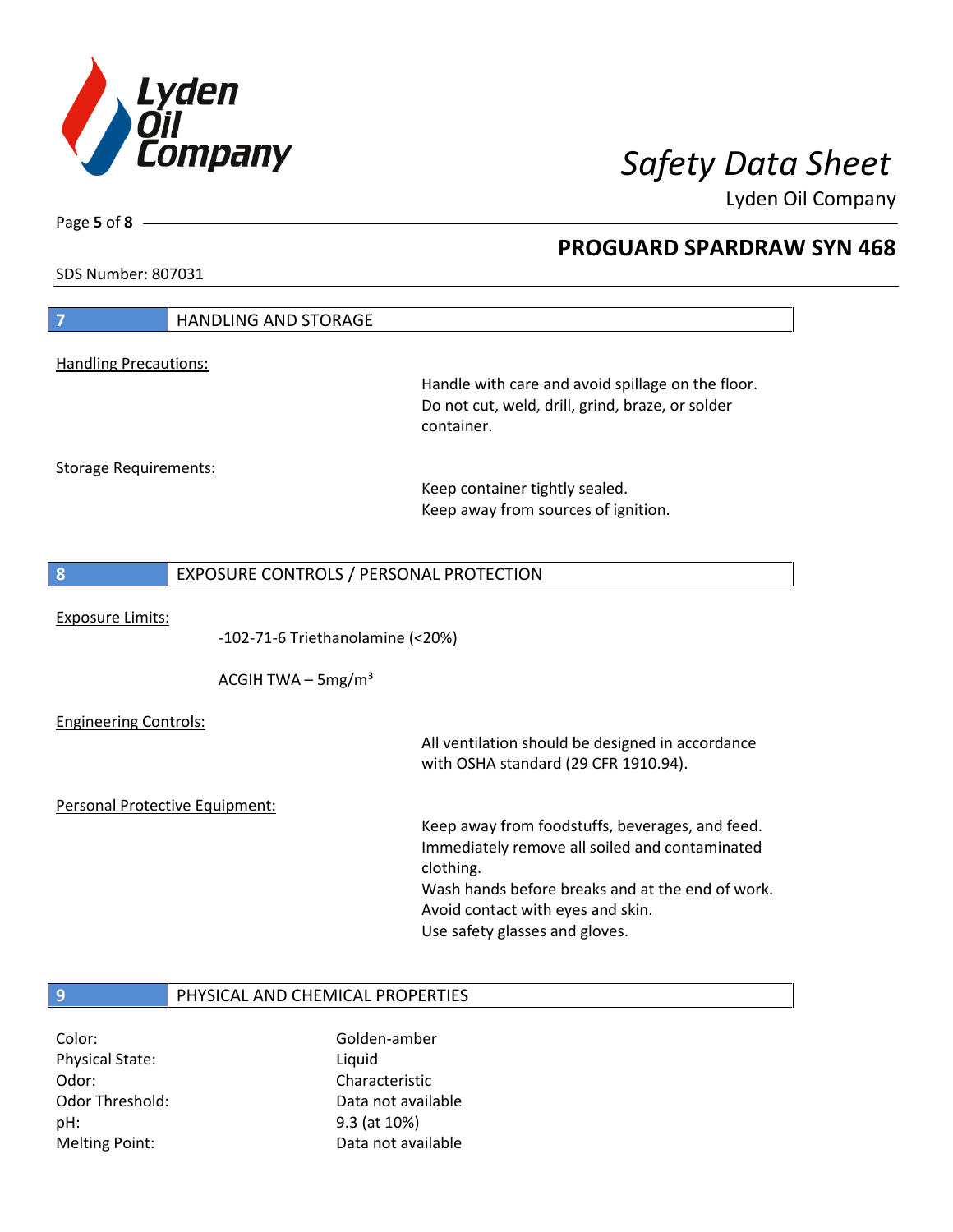

Lyden Oil Company

## SDS Number: 807031

Page **6** of **8**

| <b>Boiling Point:</b>         | $>212$ °F          |
|-------------------------------|--------------------|
| <b>Boiling Range:</b>         | Data not available |
| Flash Point:                  | Data not available |
| <b>Evaporation Rate:</b>      | ${<}1$             |
| Flammability:                 | Data not available |
| Flammability Limits:          | Data not available |
| Vapor Pressure:               | Data not available |
| Vapor Density:                | Data not available |
| <b>Relative Density:</b>      | 1.0734             |
| Solubilities:                 | Soluble in water   |
| <b>Partition Coefficient:</b> | Data not available |
| Auto-Ignition Temperature:    | Data not available |
| Decomposition Temperature:    | Data not available |
| Viscosity:                    | Data not available |
|                               |                    |

## **10** STABILITY AND REACTIVITY

| Stability:                     | Stable under normal conditions.                                  |
|--------------------------------|------------------------------------------------------------------|
| Reactivity:                    | Not reactive under normal conditions.                            |
| Conditions to Avoid:           | Extreme temperature, sparks, open flame, and<br>direct sunlight. |
| <b>Hazardous Reactions:</b>    | No known hazardous reactions.                                    |
| Incompatible Materials:        | Strong oxidizers and strong reducing agents.                     |
| <b>Decomposition Products:</b> | Oxides of carbon, nitrogen, phosphorus, and<br>hydrogen.         |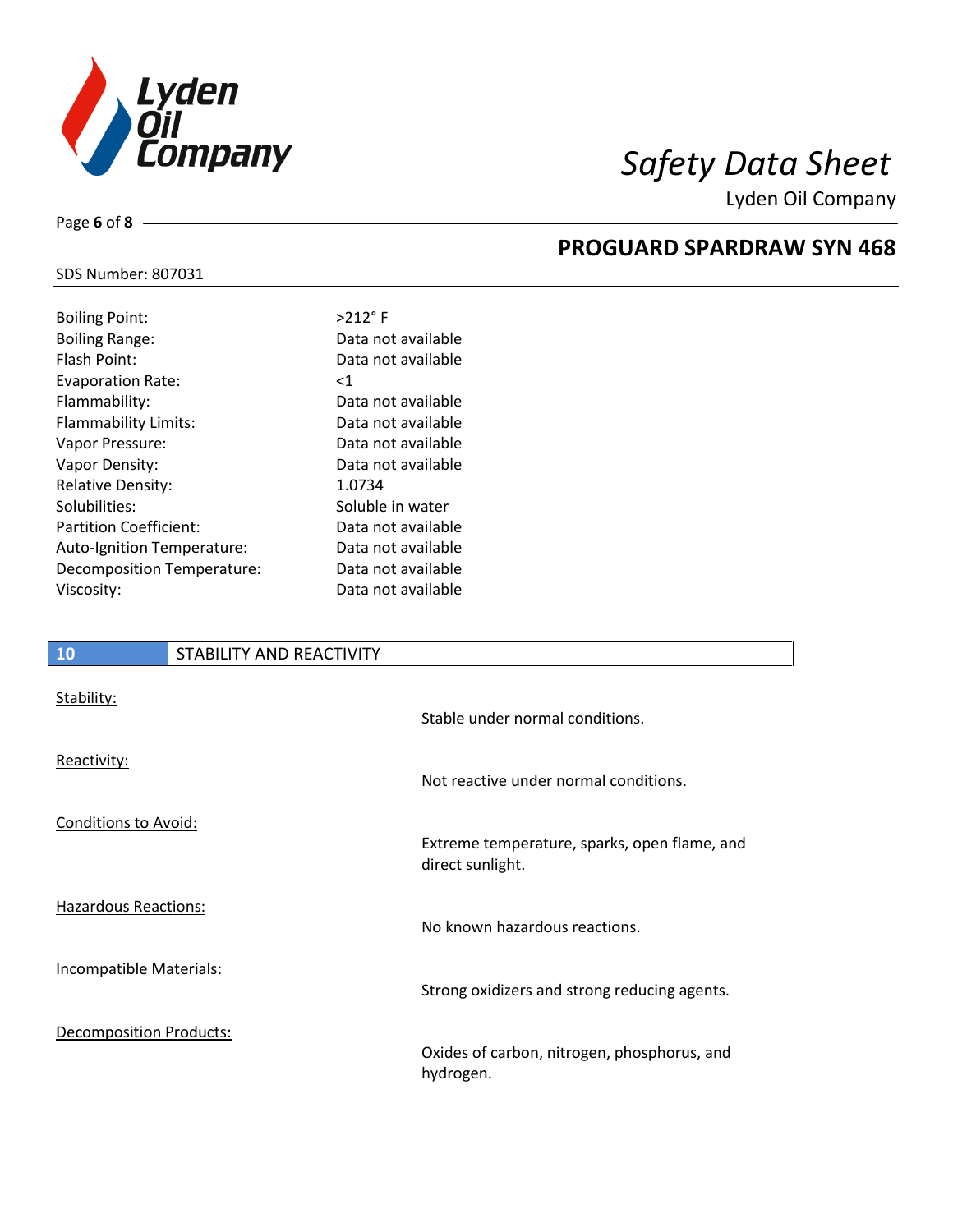

Lyden Oil Company

SDS Number: 807031

| <b>11</b><br><b>TOXICOLOGICAL INFORMATION</b>                                      |                                                                                                                           |
|------------------------------------------------------------------------------------|---------------------------------------------------------------------------------------------------------------------------|
|                                                                                    |                                                                                                                           |
| Routes of Exposure:                                                                | Skin and eye contact are the primary routes of<br>exposure although exposure may occur following<br>accidental ingestion. |
| <b>Exposure Effects:</b>                                                           | This mixture can cause irritation to skin and<br>irritation, redness to the eyes.                                         |
| <b>Measures of Toxicity:</b>                                                       | No test data available.                                                                                                   |
| Carcinogenic/Mutagenic Precautions:                                                | Non-carcinogenic and not expected to be<br>mutagentic.                                                                    |
| 12<br><b>ECOLOGICAL INFORMATION</b>                                                |                                                                                                                           |
| <b>Ecological Precautions:</b>                                                     | Avoid exposing to the environment.                                                                                        |
| <b>Ecological Effects:</b><br>No specific environmental or aquatic data available. |                                                                                                                           |
| 13<br>DISPOSAL CONSIDERATIONS                                                      |                                                                                                                           |
| Disposal Methods:                                                                  | Dispose of waste material in accordance with all<br>local, state, and federal requirements.                               |
| Disposal Containers:                                                               | Use properly approved container for disposal.                                                                             |
| <b>Special Precautions:</b>                                                        | Do not flush to surface waters or drains.                                                                                 |

Page **7** of **8**